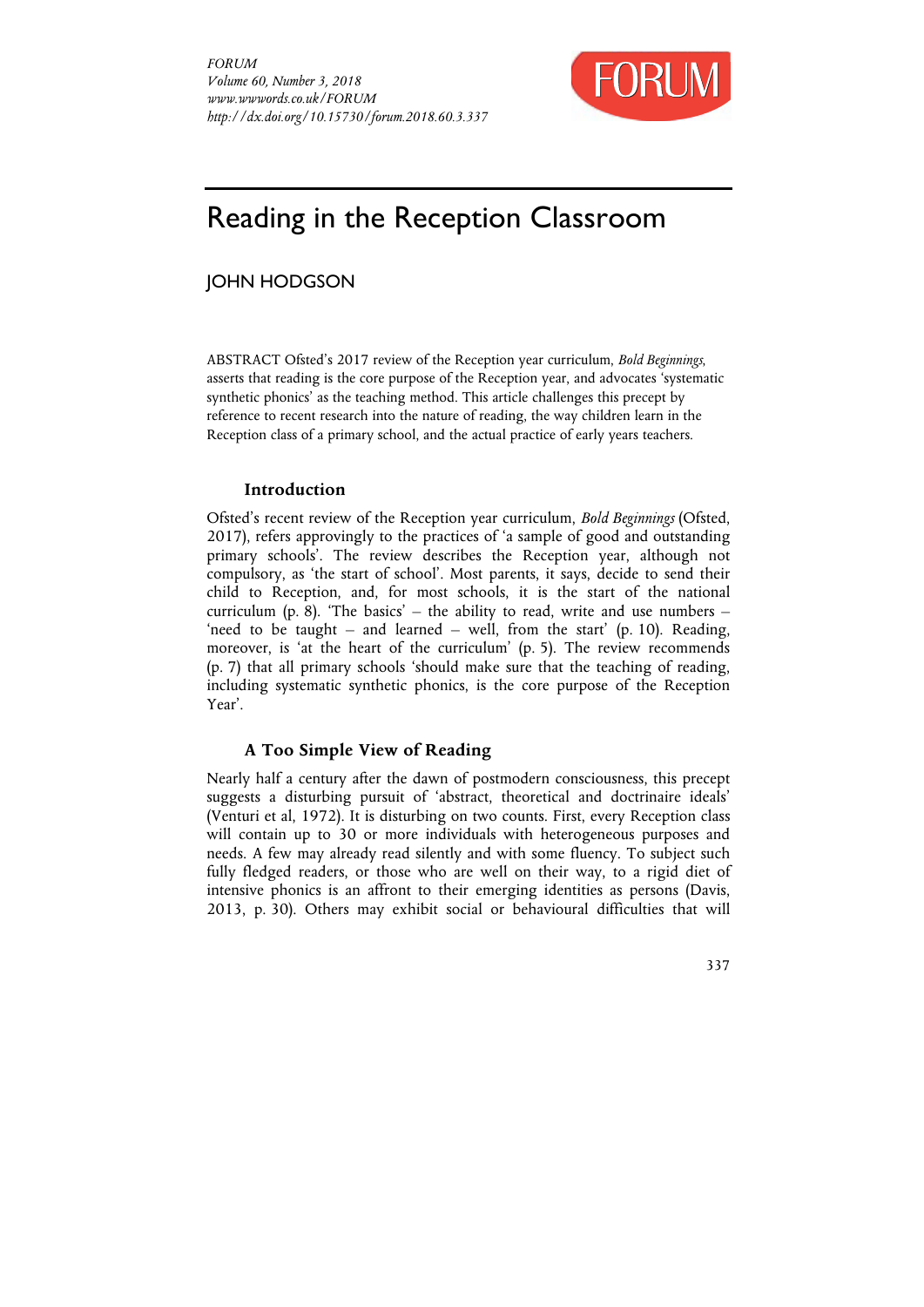#### *John Hodgson*

impede their reading and require attention. Second, the teaching of reading, as described in the review, has a highly dubious theoretical basis in that it prioritises one method: 'systematic synthetic phonics' (SSP). This method requires children to 'apply phonic knowledge and skills to decode unfamiliar words fluently and accurately, *before trying to understand them*' (Ofsted, 2017, p. 22, emphasis added). In other words, the review apparently endorses the Simple View of Reading (SVR) (Rose, 2006), which separates phonic 'decoding' from comprehension of meaning. The schools visited, the review asserts, taught children to 'apply phonic knowledge and skills as *the* route to decode words' (p. 21, emphasis in the original). *Bold Beginnings* (2017) thus echoes the view that has imbued reports by the Department for Education (DfE) on literacy over the last decade: that the key to reading is to learn 'grapheme-phoneme correspondences (GPCs)' (p. 21). The DfE's 'evidence paper' (as it describes itself) *The Importance of Phonics: securing confident reading* (DfE, 2011) has an almost messianic fervour, claiming that synthetic phonics (SP) is the solution to educational failure and thus to high levels of youth unemployment. *Bold Beginnings* is more measured in tone, but conveys the same message:

In the schools that devoted considerable time and resources to letting children practise blending sounds into words, the children made the strongest progress in reading. Focused time during formal teaching, as well as an expectation that phonic books would be read and practised at home, gave children frequent opportunities to develop their fluency so that decoding of the words on the page became automatic – a critical foundation for independent reading. (Ofsted, 2017, p. 22)

The DfE evidence paper claims that SP can enable 'the one in six children who were once destined to struggle reading essential text [to] fully participate in their studies and the world of literature' (DfE, 2011). If this were indeed the case, Ofsted's (2017) strong emphasis on SSP in the reception year might be justified. However, this simple view fails to understand the nature of reading and the way children learn in the Reception class of a primary school. This article will examine these issues by reference to recent research, including a large-scale survey of early years practitioners conducted by the National Association for the Teaching of English (Hodgson et al, 2013).

## **The Rise of Synthetic Phonics**

In recent years, government in the UK and in several other English-speaking countries has promoted the teaching of 'synthetic phonics' as the key to success in training young readers. In this approach (sometimes known also as 'systematic synthetic phonics'), the pupil is supposed to learn the correspondences between sounds (phonemes) and letters – for example, pronouncing each phoneme in *shop* /sh/-/o/-/p/ and then blending those phonemes to produce the word (DfE, 2011). The 2006 Independent Review of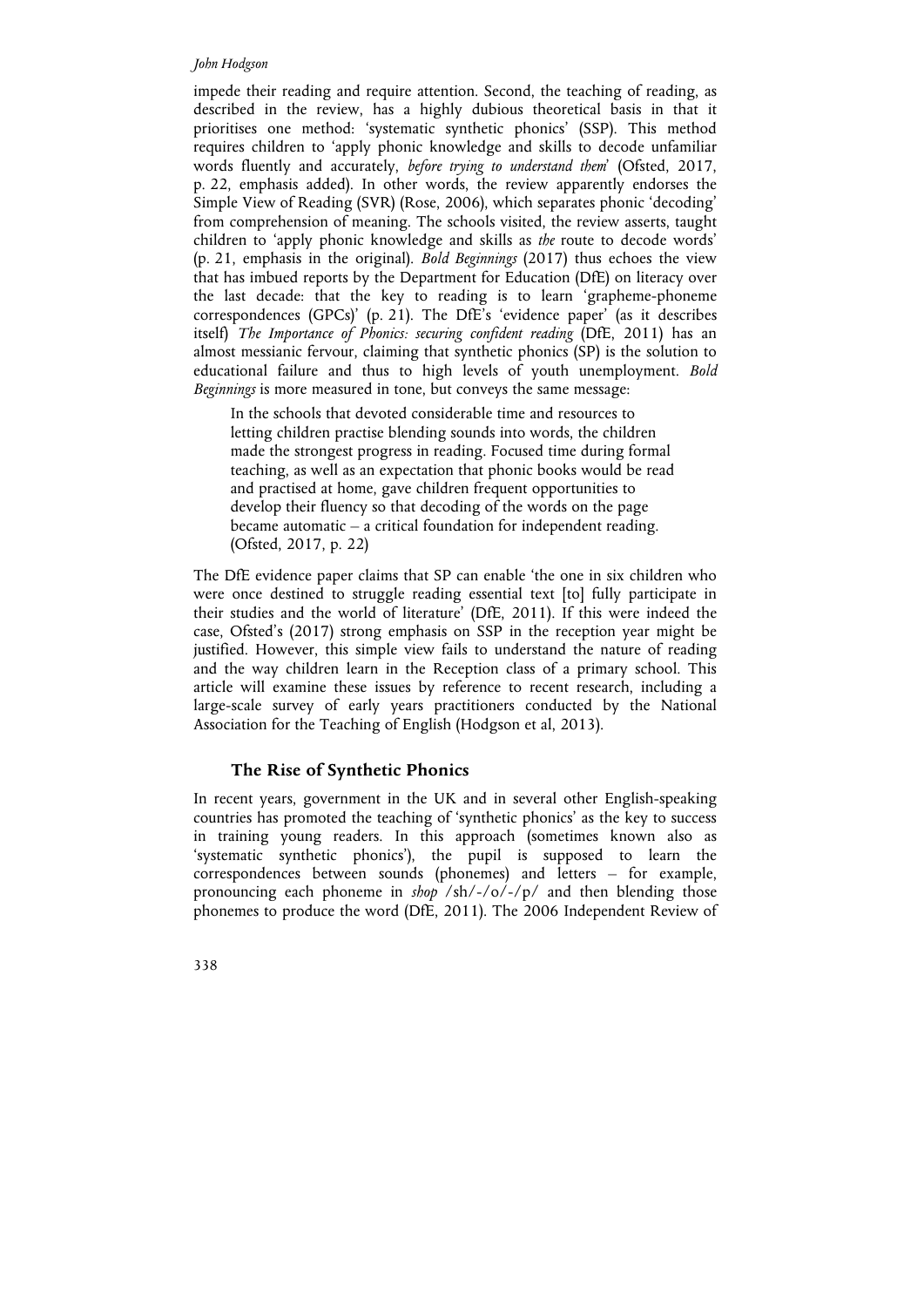the Teaching of Early Reading recommended that SP should be taught 'discretely' and as the 'prime approach' (Rose 2006). As this article will show, this policy has met detailed and cogent opposition from both researchers and classroom teachers; but the Ofsted (2017) review states that 'leaders [in the schools visited] were passionate about the place of systematic synthetic phonics as part of a rich and varied reading programme' (Ofsted, 2017, p. 21). The review gives very little detail of the richness and variety of this programme. In these schools, we are told, 'systematic synthetic phonics played a critical role in teaching [Reception-year] children the alphabetic code', and Reception teachers passed on to Year 1 teachers checks of children's phonics knowledge (p. 4). There is repeated concern that children's texts should closely match their phonic knowledge (p. 5), but only one section (p. 19), on spoken language and listening to stories, poems and rhymes, offers any account of Reception-year reading as pleasurable for its own sake.

## **Reading English**

English spelling is governed as much by meaning and word origin as it is by regular 'phoneme-grapheme correspondences'. The quotation marks indicate that the concept of phoneme is debated, but it is not equivalent to letter sounds (Port, 2011). Ofsted and the DfE appear confused here, their documents interchangeably using the terms 'phonemes' and 'letter sounds'. Leaving aside this important theoretical distinction, the relationship between letter sounds and their written representations in English is complex and inconsistent. Few if any letters are tied to the 'same' sound, and some ('b', 'p' and 'l') suffer sound death in such words as 'lamb', 'receipt' and 'psalm' (Davis, 2013, p. 22). Many common words are heteronyms, where the pronunciation of letter sounds depends on context: 'tear', 'wind', 'row', 'lead', 'minute' and so on. Despite these common irregularities, SP teaches children to 'build up' words through sounding them out, one grapheme at a time. As Dombey (2018) explains, 'This works well for languages such as Spanish and Finnish. But it simply does not work for many of the commonest words of English… Given this complexity, the term "decoding", when applied to reading English, must be taken to mean more than synthetic phonics.'

Children learning to read make use not only of 'grapheme-phoneme correspondences' but also of semantic (meaning) and syntactic (grammar) cues from the surrounding text (Goodman et al, 2005). Kidd (2013) gives an example of a young reader who had to switch from a phonic to a grammatical approach to decoding:

[Hobie] comes across a word – 'going' – and his phonics knowledge initially tells him that the word is  $/g/oi/ng/$  – like boing ... He hesitates: he has pre-existing knowledge of vocabulary and he self corrects – going. This is not a decoding skill; it is a vocabulary skill. He goes a step further. Writing the word down, he recognises a morphemic pattern – a base and a suffix – and draws a line between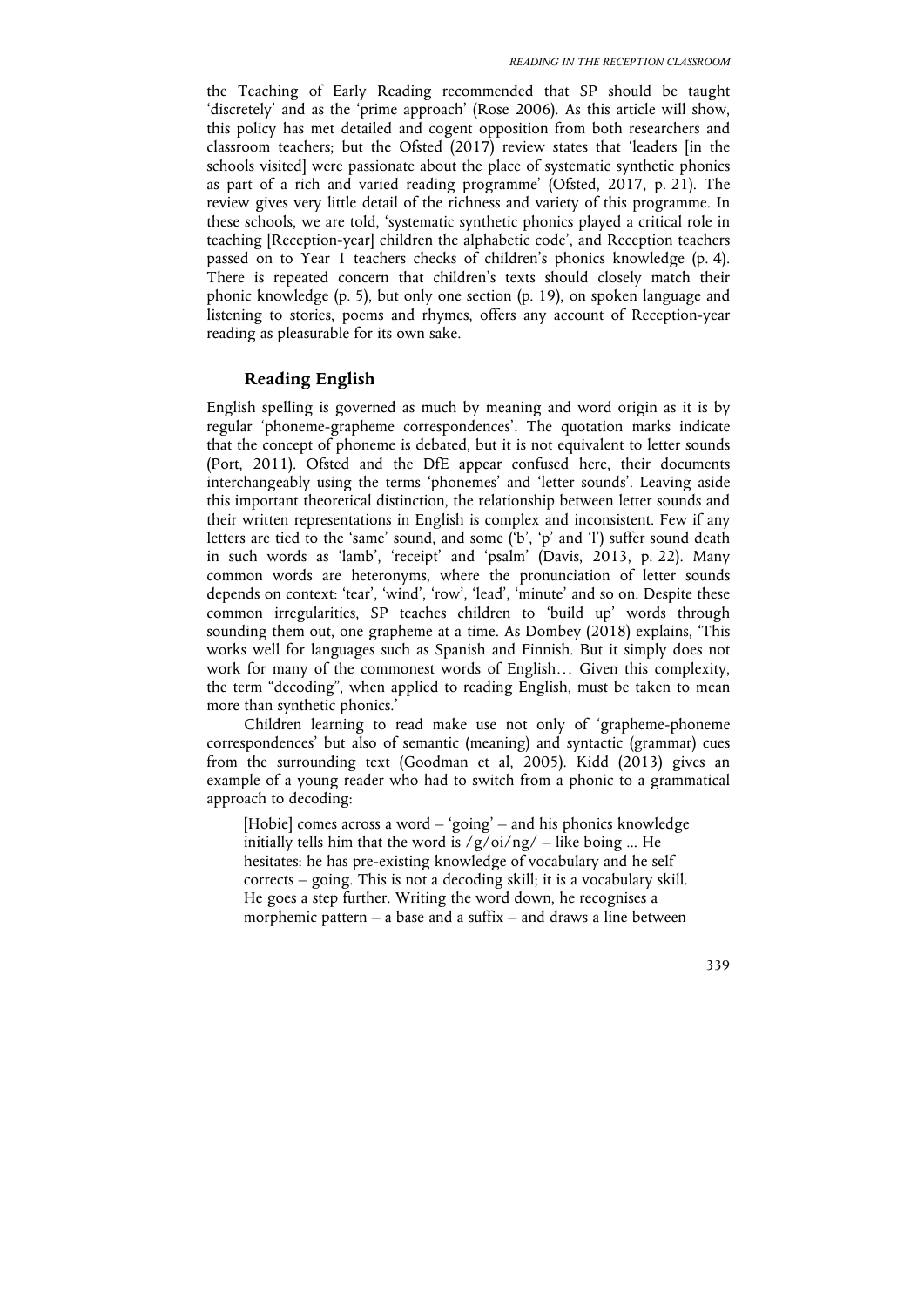#### *John Hodgson*

the two. This is a whole lot more sophisticated than implementing a decoding skill. Phonics alone would not have got him to the correct pronunciation of the word.

One might add that Hobie's pre-existing knowledge of vocabulary has a contextual element: his recognition of the word 'going' strongly suggests that he knows what it means.

## **Teaching (Very) Young Readers**

Davis (2012) argues that the case for SP depends on 'fantasies of research-based teaching'. He claims that the case has never been made because a discrete method of teaching SP cannot be identified and measured. Studies allegedly showing that intensive discrete SP lessons improve reading achievement in comparison with control groups of similar pupils rarely if ever indicate the exact nature of the lessons concerned (Davis, 2013, p. 16). They cannot do so, because no classroom teacher would conform to the narrow method of decoding apparently required; to do so would be to abdicate their role as teachers (Davis, 2013, p. 6). Competent teachers will always want pupils to develop 'relational understanding', where they can place their new knowledge on an existing cognitive map. For this reason, teachers will naturally view words as units of meaning rather than merely as units for grapheme-phonic decoding. Even if a teacher attempts to implement SSP as recommended by the DfE, focusing children's attention solely on 'phoneme-grapheme correspondences', her professional judgement is likely to inflect the way in which she actually interacts with children, especially in the Reception class.

In fact, no DfE, Ofsted or other reputable report produced during the last decade claims that 'systematic synthetic phonics' alone are sufficient to establish successful early readers. Rose (2006) recommends that SP should be taught 'discretely' and as the 'prime approach'; but this recommendation is preceded by a call for the priority provision of guidance on 'developing children's speaking and listening skills', and it is followed by a further recommendation that '[p]honic work should be set within a broad and rich language curriculum that takes full account of developing the four interdependent strands of language: speaking, listening, reading and writing and enlarging children's stock of words'.

Ofsted's (2010) accounts of the phonic methods adopted by 12 exemplary primary schools also acknowledge the importance of complementary strategies. The reported view of one school is that 'children do not become fluent readers by using one skill alone'. This school, we are informed, supplements phonic instruction by guided reading and 'real books' to take home. Another provides boxes of books in every class and uses an unusually long lunch period for individual and guided reading. A third (nursery) school places 'great emphasis on story time':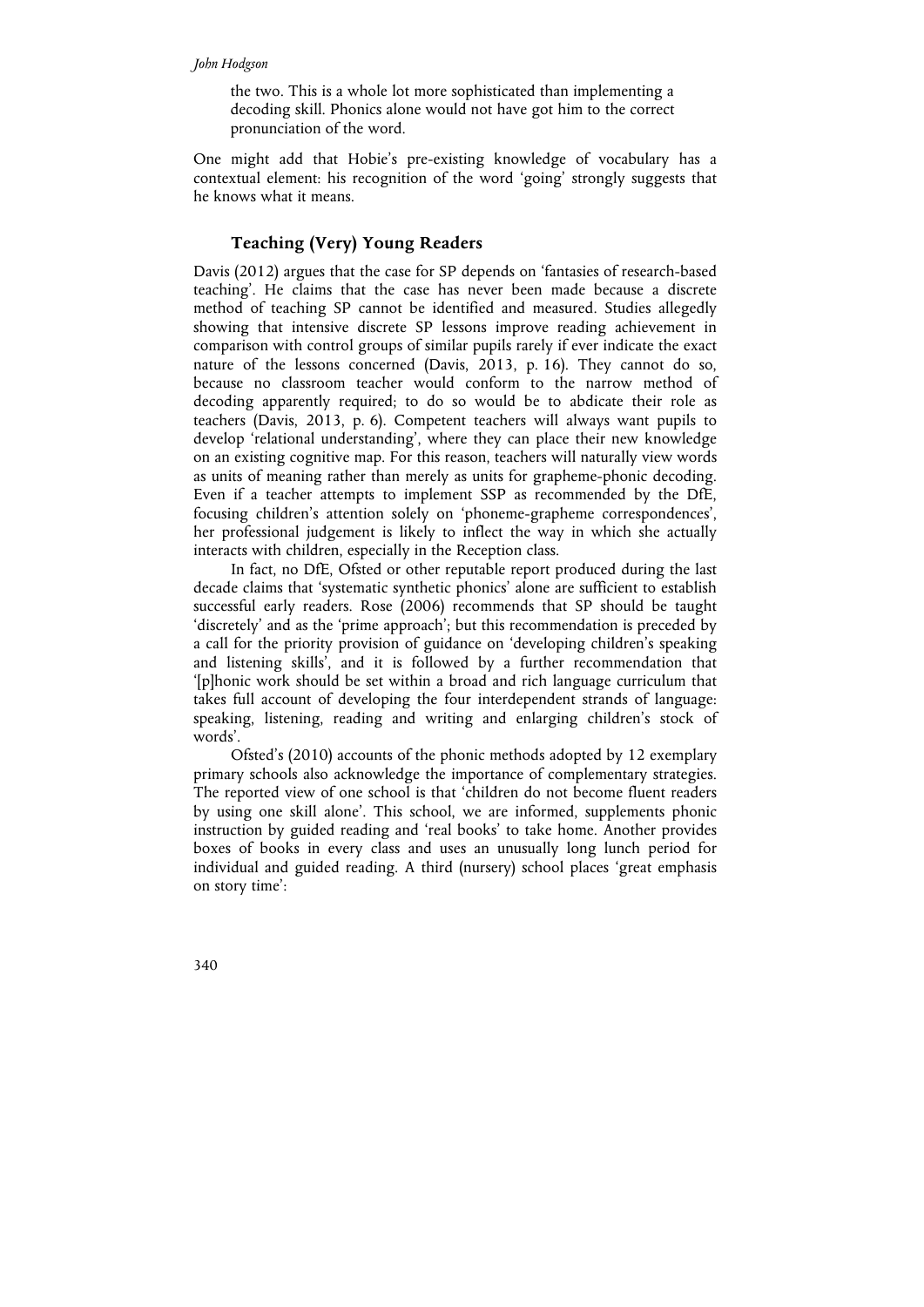The children enjoy listening to five high-quality books each term from Reception to Year 2 – fifteen in the course of a year. Life in the nursery contains a lot of imaginative play, role-play and some practice of phonics.

'Some practice of phonics' is hardly an endorsement of a monocular approach to early reading. The DfE's (2011) evidence paper itself states: 'Phonics teaching must be embedded in a language-rich curriculum.' The one UK study regularly cited in favour of SP, by Johnston and Watson (2005), which was carried out in Scotland, finds a correlation between children's word reading and spelling in primary Year 7 and the quantity of children's and adults' books available in their home. *Bold Beginnings* (Ofsted, 2017) also acknowledges the importance of a 'rich and varied reading programme'  $(p, 21)$  – but its constant line is that knowledge of phonic 'decoding' must precede other kinds of reading (p. 22).

#### **Professional Views from the Classroom: the NATE survey**

Davis (2012, p. 7) has emphasised the importance of professional judgement when teaching reading in the early years. The vast majority of early years teachers, he writes, handle this challenge with professionalism, and will continue to do so if they are not troubled by rigid prescriptions from policy makers. How, then, do teachers actually work with early readers? In 2013, the National Association for the Teaching of English (NATE) conducted an online survey of teachers' views and practices in relation to the teaching and assessment of early reading (Hodgson et al, 2013). The full results of the survey can be found at http://eprints.uwe.ac.uk/35641/

Of the 445 individuals who completed the survey, more than half taught in infant schools (Hodgson et al, 2013, p. 4). A majority of these (203, or 68.4%) claimed that phonics was a high priority in their school or department; however, a similar number (200, or 67.3%) said that their school devoted fewer than five hours a week to the teaching of phonics (p. 5). Nearly all infant teachers (272, or 91.6%) used a scheme or programme to teach phonics, *Letters and Sounds* being the most popular scheme (p. 6).

No respondent to the survey regarded phonics instruction in early years education as unnecessary, and there was significant support for the view that phonics should be the prime focus of teaching beginning readers **(**Hodgson et al, 2013, p. 9). Several people agreed with the assertion of the DfE evidence paper (DfE, 2011) that the ability to decode 'grapheme/phoneme correspondences' is the first requirement for success in reading (Hodgson et al, 2013, p. 10). Some respondents who worked with children with special learning difficulties believed that early phonics instruction is particularly important for the progress of such children (p. 10). A majority of both infant and junior teachers reported positive effects on their pupils' writing and spelling, and about a third of each group reported positive effects on pupils' comprehension and higher reading skills (p. 8). But the view of more than two-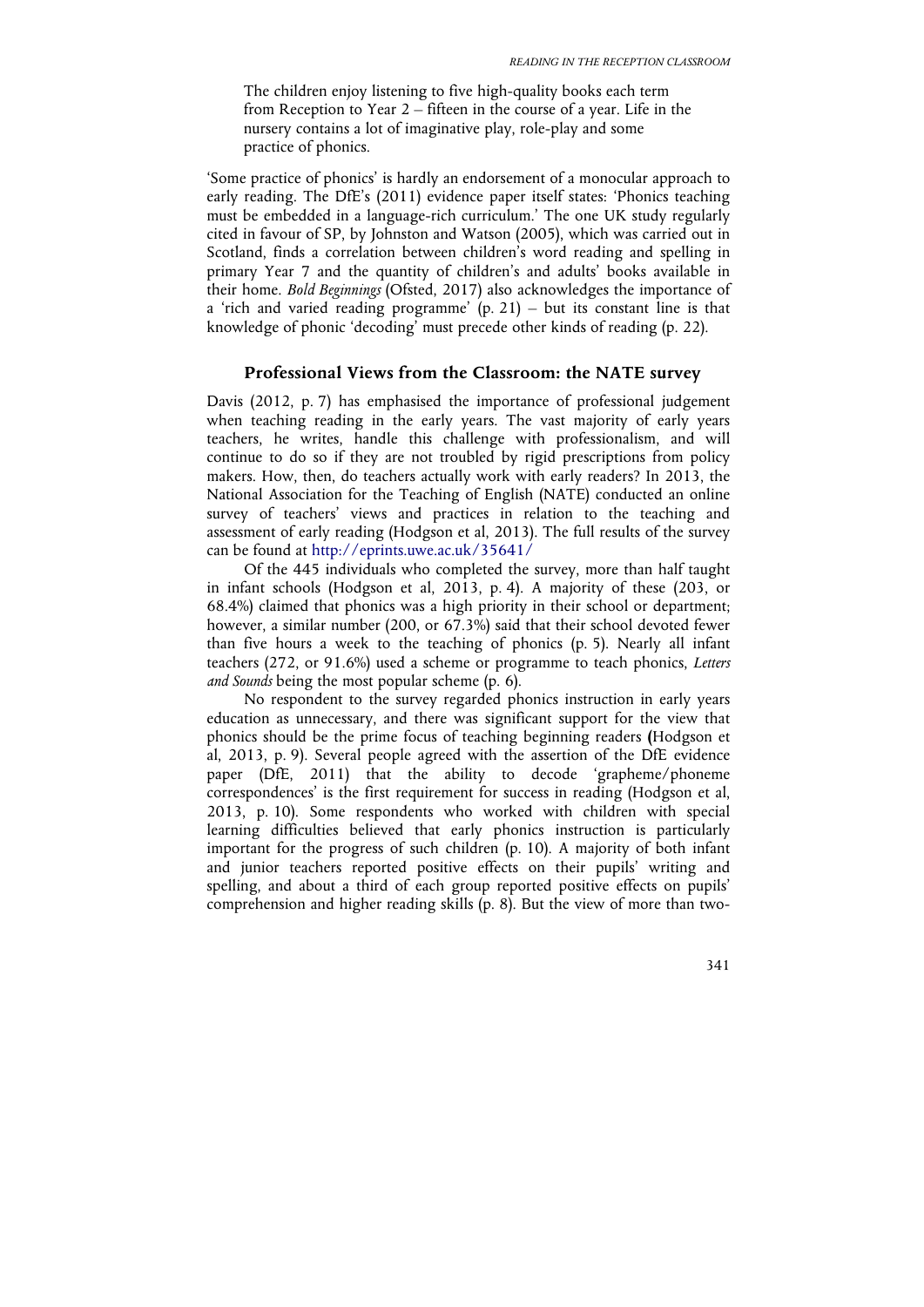#### *John Hodgson*

thirds of respondents was that, while phonic decoding is an important part of learning to read, other strategies are also vital (p. 10). More than a quarter of respondents emphasised the importance of reading for meaning, and there was much concern that an overemphasis on phonics leads to an unbalanced reading curriculum in which other reading skills such as prediction and contextual information are not taken into account. In the view of many, a phonics approach leads to less able children 'barking at print' while good readers lose motivation and fail to achieve appropriate assessment results. Some children, it was alleged, develop a style of 'reading' that consists merely of phonic decoding. There is less time for reading stories and for listening to young readers, and more time is taken up by 'teaching to the test' (the national phonics 'check' at the end of Year 1). In such classrooms, respondents argue, the overall quality of pupils' literacy experience declines (Hodgson et al, 2013, p. 14).

More than a quarter of respondents were concerned that an overemphasis on phonics teaching and testing failed to take into account the needs and capacities of particular children (Hodgson et al, 2013, p. 10). Children for whom English is a second language require an emphasis on textual understanding; phonics approaches fail to provide visual scaffolding to support their learning, and these children find it hard to progress under such a regime, which occupies the greater amount of classroom time because of the phonics 'check'. Many respondents expressed concern that systematic phonics instruction creates more problems for struggling readers, as their cognitive energies are spent trying to sound out words, and they therefore miss the meaning of the text. Several commentators believed that such children need a variety of different strategies in order to progress. Many teachers observed that children of all abilities are less motivated by reading schemes than they are by real books, as the latter encourage reading for interest and enjoyment (p. 14). A teacher of deaf children pointed out (p. 11) that her pupils cannot hear phonemes, yet they go on to become fluent readers.

A university researcher took the opportunity (Hodgson et al, 2013, p. 15) presented by the survey to set out a summary case against an exclusively phonic approach to early reading:

English is not a phonetically regular language. It does not have a single letter/sound correlation. The teaching of phonics in a systematic way often, therefore, creates more problems for struggling readers. Much of their cognitive energies are spent trying to sound out words, apply phonics rules that are not applicable, and generally misdirect their focus from the true act of reading – constructing meaning. Readers construct meaning from text by employing several cuing systems. When phonics becomes the centre of reading instruction, those other cuing systems are often neglected. Children learn to read by engaging in texts that are read aloud to them, that they can read on their own and with the help of others. Overcomplicating the act of reading and reading instruction fails to work.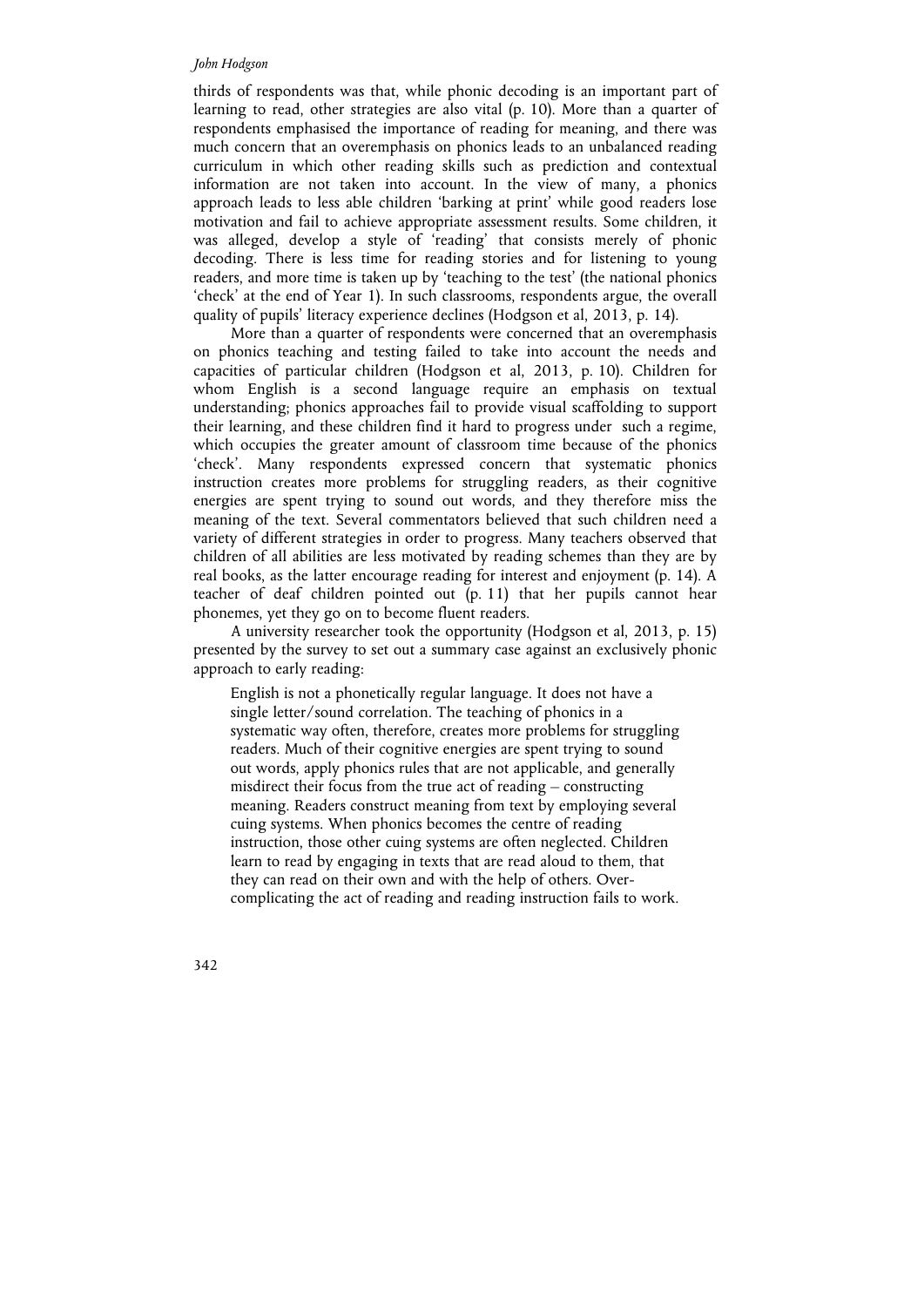Assessments of phonemic awareness and phonics eat time, misplace instruction, and set fragile readers further behind.

#### **Conclusion**

As professionals experienced in teaching young children to read, assessing their progress and making strategic interventions where required, many respondents to the NATE survey felt that their judgement and knowledge were not recognised. They were affronted not only by the simple-minded analysis of early reading offered but also by the way in which a limited pedagogical practice has been inscribed in the school curriculum, backed by the authority of the school inspectorate, and made subject to nationally imposed testing. Some pointed out that a single approach to the teaching of reading has commercial advantages for publishers who follow the official line. Many challenged the imposition of an expensive, time-consuming and disruptive 'phonics check' on Year 1 pupils. Taking a wider view, some respondents pointed out that phonics instruction is not an answer to all social ills, and suggested that those in power see it as a remedy for the deficiencies of other people's children.

As Davis (2013, p. 6) has pointed out, competent teachers of early readers will not impose a rigid and inappropriate reading method on actual children. Reading at any level involves a complex set of skills of which phonic awareness is one important element. The responses to the NATE survey demonstrate that most teachers of reading know this and reject the specious argument that 'systematic synthetic phonics' offers a panacea. Ofsted would gain respect from such teachers if it were to abandon this simple view of reading and recognise the more varied and complex nature of meaningful reading in the Reception classroom.

#### **References**

- Davis, A. (2012) A Monstrous Regimen of Synthetic Phonics: fantasies of researchbased teaching 'methods' versus real teaching, *Journal of Philosophy of Education*, 46(4), 560-573. https://doi.org/10.1111/j.1467-9752.2012.00879.x
- Davis, A. (2013) To Read or Not to Read: decoding synthetic phonics, *Impact 20*. London: Philosophy of Education Society of Great Britain.
- Department for Education (DfE) (2011) *The Importance of Phonics: securing confident reading.* London: Department for Education.
- Dombey, H. (2018) The Simple View of Reading. https://www.teachingtimes.com/news/the-simple.htm (accessed 5 August 2018).
- Goodman, Y.M., Watson, D.J. & Burke, C.L. (2005) *Reading Miscue Inventory: from evaluation to instruction.* Katonah, NY: Richard C. Owen
- Hodgson, J., Buttle, H., Conridge, B., Gibbons, D. & Robinson, J. (2013) *Phonics and Early Reading: professional views from the classroom.* Sheffield: National Association for the Teaching of English. http://eprints.uwe.ac.uk/35641/ (accessed 8 August 2018).